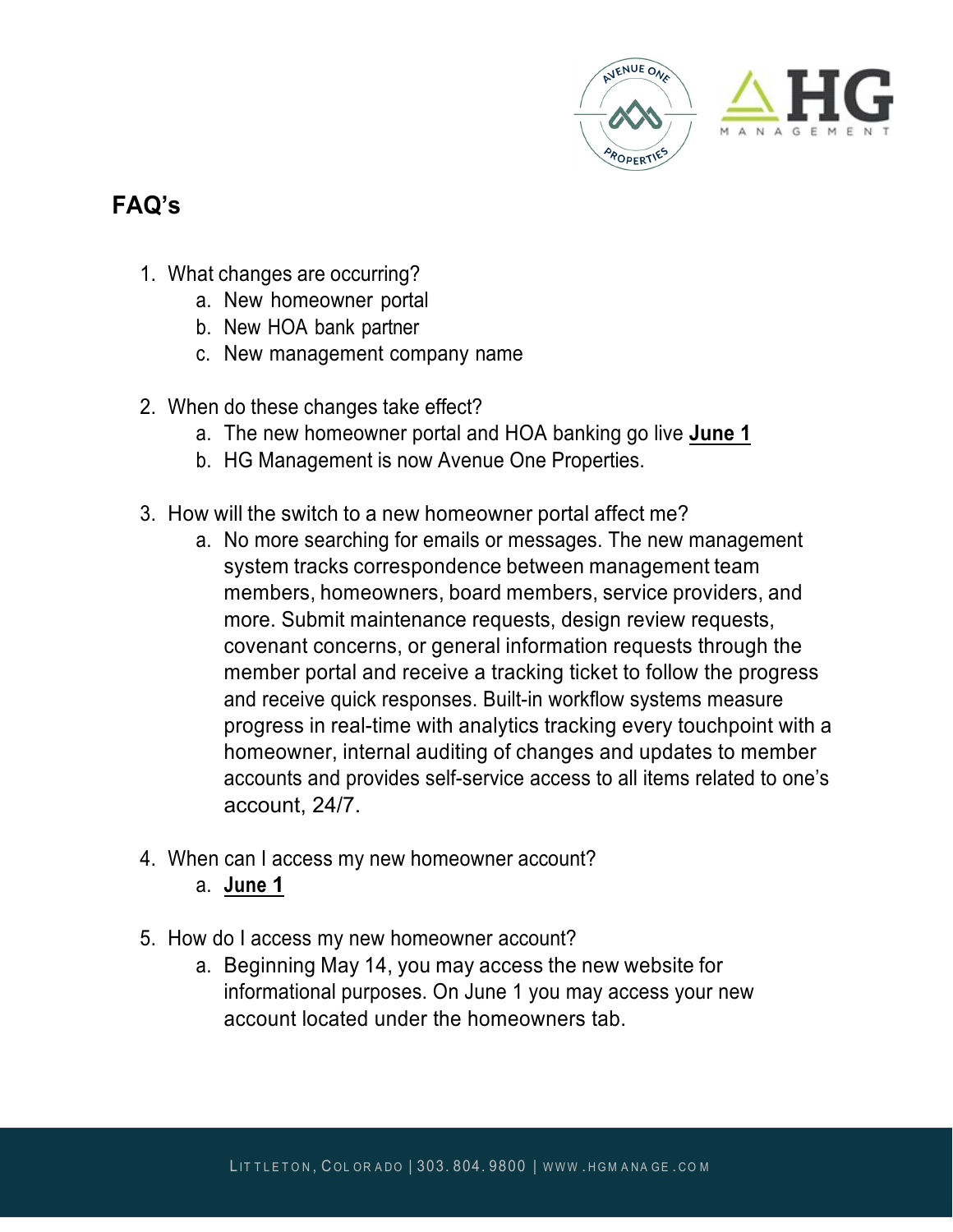

- 6. Do I need to update my payment method?
	- a. Yes. Beginning June 1, whether you are on ACH, bank bill pay, or you mail in your payments, you will need to update your payment preference.
- 7. How do I update my new account on ACH?
	- a. Beginning June 1, after logging into your new account, you will be able to set up ACH without the need to fill out a form and email it in.
- 8. If I want my bank to continue making payments on my behalf, what do I need to update?
	- a. Beginning June 1,. Homeowners will need to update the remittance address to the new, local lockbox. Updating the address with your bank is important since most banks mail physical checks via their billpay system. The address will be sent to all homeowners in May and updated in the FAQs at that time.
- 9. If I want to continue mailing in my assessments, where do I send my payment?
	- a. Your HOA's lockbox has a local mailing address in Denver. The address will be sent to all homeowners in May and updated here at that time.
	- b. **NOTE: Beginning June 1, payments will not be accepted or processed at our Littleton office.**
- 10.Will I still be able to set up reoccurring or one-time payments?
	- a. Yes, both options are available in the new homeowner portal.
- 11.What is the blackout period between May 14 and May 31?
	- a. During this time, the final transitions from the old system to the new will take place. Your HOA will not be able to accept payments or update member accounts. On June  $1<sup>st</sup>$ , the system will be fully activated and back to business as usual.